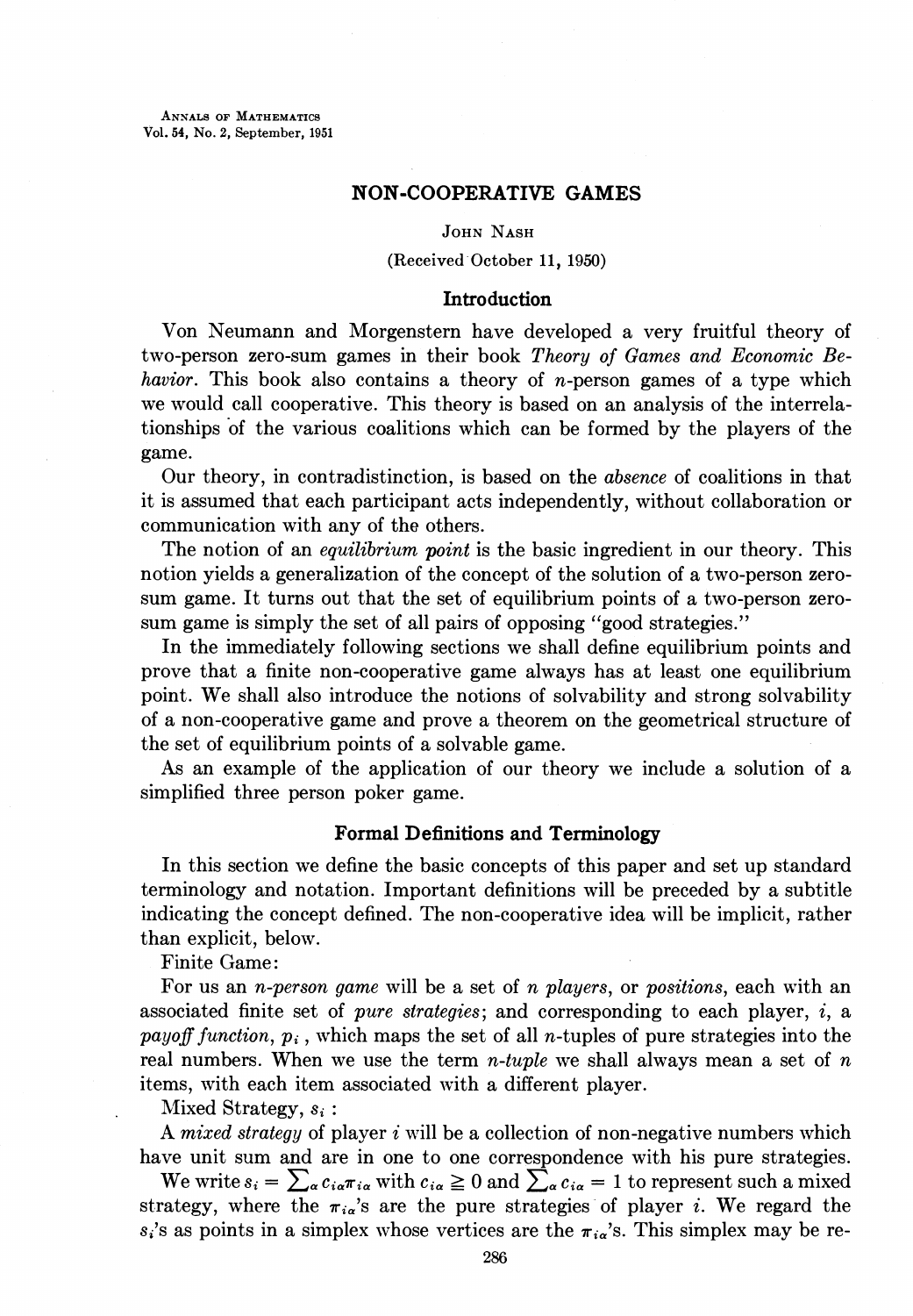garded as a convex subset of a real vector space, giving us a natural process of linear combination for the mixed strategies.

We shall use the suffixes i, j, k for players and  $\alpha$ ,  $\beta$ ,  $\gamma$  to indicate various pure strategies of a player. The symbols  $s_i$ ,  $t_i$ , and  $r_i$ , etc. will indicate mixed strategies;  $\pi_{i\alpha}$  will indicate the  $i^{\text{th}}$  player's  $\alpha^{\text{th}}$  pure strategy, etc.

Payoff function,  $p_i$ :

The payoff function,  $p_i$ , used in the definition of a finite game above, has a unique extension to the *n*-tuples of mixed strategies which is linear in the mixed strategy of each player [n-linear]. This extension we shall also denote by  $p_i$ , writing  $p_i(s_1, s_2, \cdots, s_n)$ .

We shall write **s** or **t** to denote an *n*-tuple of mixed strategies and if  $\mathbf{s} =$  $(s_1, s_2, \dots, s_n)$  then  $p_i(\mathbf{s})$  shall mean  $p_i(s_1, s_2, \dots, s_n)$ . Such an *n*-tuple, **s**, will also be regarded as a point in a vector space, the product space of the vector spaces containing the mixed strategies. And the set of all such  $n$ -tuples forms, of course, a convex polytope, the product of the simplices representing the mixed strategies.

For convenience we introduce the substitution notation  $(\mathfrak{s}; t_i)$  to stand for  $(s_1, s_2, \cdots, s_{i-1}, t_i, s_{i+1}, \cdots, s_n)$  where  $\mathbf{S} = (s_1, s_2, \cdots, s_n)$ . The effect of successive substitutions  $((\mathbf{s}; t_i); r_j)$  we indicate by  $(\mathbf{s}; t_i; r_j)$ , etc.

Equilibrium Point:

An *n*-tuple  $\boldsymbol{s}$  is an *equilibrium point* if and only if for every  $i$ 

(1) 
$$
p_i(\mathbf{s}) = \max_{\text{all } r_i's} [p_i(\mathbf{s}; r_i)].
$$

Thus an equilibrium point is an *n*-tuple  $\boldsymbol{\mathfrak{s}}$  such that each player's mixed strategy maximizes his payoff if the strategies of the others are held fixed. Thus each player's strategy is optimal against those of the others. We shall occasionally abbreviate equilibrium point by eq. pt.

We say that a mixed strategy  $s_i$  uses a pure strategy  $\pi_{i\alpha}$  if  $s_i = \sum_{\beta} c_{i\beta} \pi_{i\beta}$ and  $c_{i\alpha} > 0$ . If  $\mathbf{s} = (s_1, s_2, \cdots, s_n)$  and  $s_i$  uses  $\pi_{i\alpha}$  we also say that  $\mathbf{s}$  uses  $\pi_{i\alpha}$ .

From the linearity of  $p_i(s_1,\cdots,s_n)$  in  $s_i$ ,

(2) 
$$
\max_{\text{all } r_i's} [p_i(\mathbf{s}; r_i)] = \max_{\alpha} [p_i(\mathbf{s}; \pi_{i\alpha})].
$$

We define  $p_{i\alpha}(\mathbf{s}) = p_i(\mathbf{s}; \pi_{i\alpha})$ . Then we obtain the following trivial necessary and sufficient condition for **s** to be an equilibrium point:

(3) 
$$
p_i(\mathbf{s}) = \max_{\alpha} p_{i\alpha}(\mathbf{s}).
$$

If  $\mathbf{s} = (s_1, s_2, \cdots, s_n)$  and  $s_i = \sum_{\alpha} c_{i\alpha} \pi_{i\alpha}$  then  $p_i(\mathbf{s}) = \sum_{\alpha} c_{i\alpha} p_{i\alpha}(\mathbf{s})$ , consequently for (3) to hold we must have  $c_{i\alpha} = 0$  whenever  $p_{i\alpha}(\mathbf{s}) < \max_{\beta} p_{i\beta}(\mathbf{s}),$ which is to say that **s** does not use  $\pi_{i\alpha}$  unless it is an optimal pure strategy for player  $i$ . So we write

(4) if 
$$
\pi_{i\alpha}
$$
 is used in **5** then  $p_{i\alpha}(\mathbf{s}) = \max p_{i\beta}(\mathbf{s})$ 

as another necessary and sufficient condition for an equilibrium point.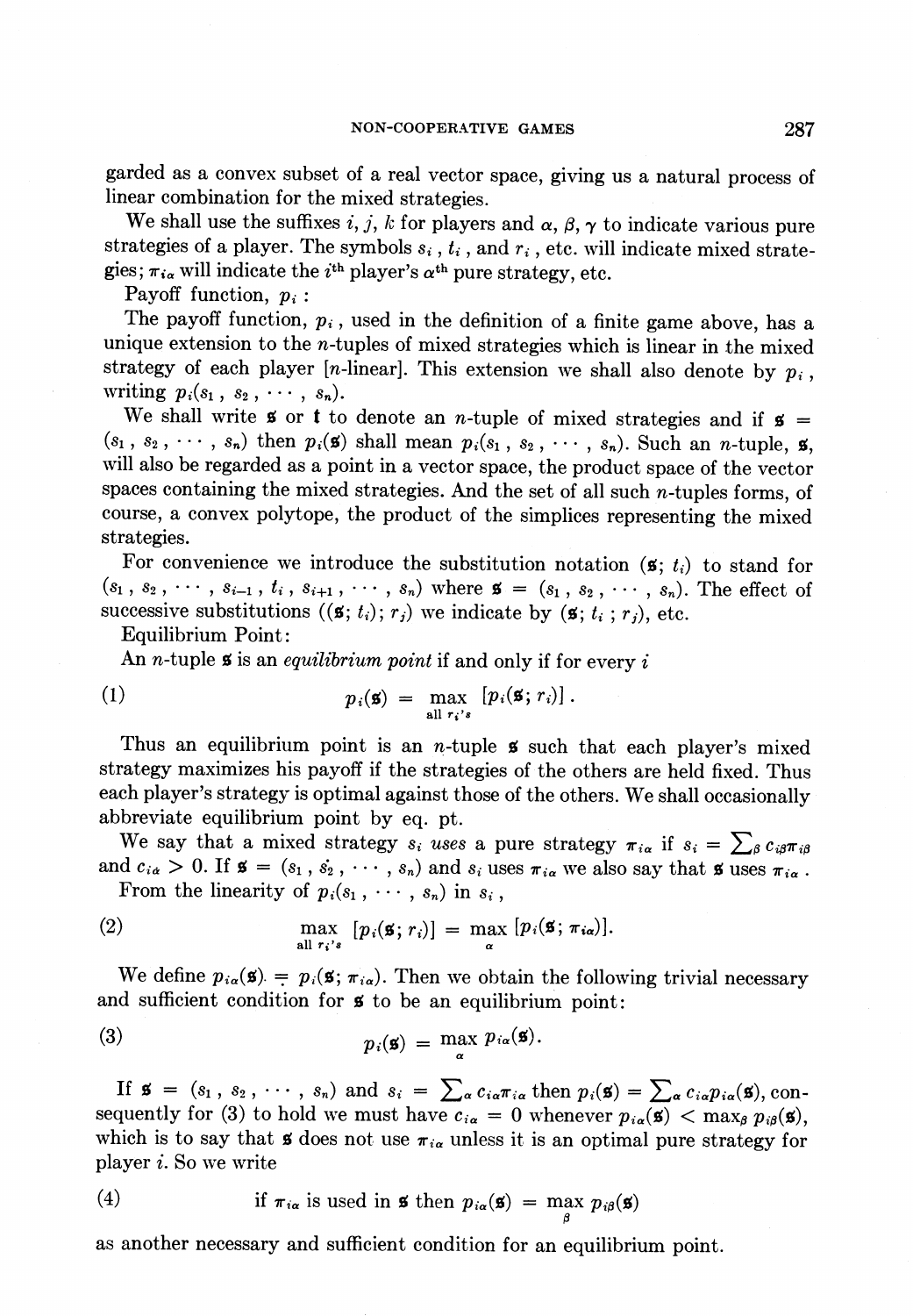Since a criterion (3) for an eq. pt. can be expressed by the equating of  $n$  pairs of continuous functions on the space of *n*-tuples  $\boldsymbol{s}$  the eq. pts. obviously form a closed subset of this space. Actually, this subset is formed from a number of pieces of algebraic varieties, cut out by other algebraic varieties.

### Existence of Equilibrium Points

A proof of this existence theorem based on Kakutani's generalized fixed point theorem was published in Proc. Nat. Acad. Sci. U.S. A., 36, pp. 48-49. The proof given here is a considerable improvement over that earlier version and is based directly on the Brouwer theorem. We proceed by constructing a continuous transformation  $T$  of the space of *n*-tuples such that the fixed points of  $T$  are the equilibrium points of the game.

THEOREM 1. Every finite game has an equilibrium point.

**PROOF.** Let  $\boldsymbol{\mathfrak{s}}$  be an *n*-tuple of mixed strategies,  $p_i(\boldsymbol{\mathfrak{s}})$  the corresponding pay-off to player i, and  $p_{i\alpha}(\mathbf{s})$  the pay-off to player i if he changes to his  $\alpha^{th}$  pure strategy  $\pi_{i\alpha}$  and the others continue to use their respective mixed strategies from  $\tilde{\mathbf{s}}$ . We now define a set of continuous functions of  $\boldsymbol{s}$  by

$$
\boldsymbol{\varphi}_{i\alpha}(\mathbf{s}) = \max(0, p_{i\alpha}(\mathbf{s}) - p_i(\mathbf{s}))
$$

and for each component  $s_i$  of  $\boldsymbol{\tilde{s}}$  we define a modification  $s'_i$  by

$$
s'_{i} = \frac{s_{i} + \sum_{\alpha} \varphi_{i\alpha}(\mathbf{s}) \pi_{i\alpha}}{1 + \sum_{\alpha} \varphi_{i\alpha}(\mathbf{s})},
$$

calling  $\mathbf{s}'$  the *n*-tuple  $(s'_1, s'_2, s'_3 \cdots s'_n)$ .

We must now show that the fixed points of the mapping  $T: \mathbf{s} \to \mathbf{s}'$  are the equilibrium points.

First consider any *n*-tuple  $\boldsymbol{\mathsf{s}}$ . In  $\boldsymbol{\mathsf{s}}$  the *i*<sup>th</sup> player's mixed strategy  $s_i$  will use certain of his pure strategies. Some one of these strategies, say  $\pi_{i\alpha}$ , must be "least profitable" so that  $p_{i\alpha}(\mathbf{s}) \leq p_i(\mathbf{s})$ . This will make  $\boldsymbol{\varphi}_{i\alpha}(\mathbf{s}) = 0$ .

Now if this *n*-tuple  $\sharp$  happens to be fixed under T the proportion of  $\pi_{i\alpha}$  used in  $s_i$  must not be decreased by T. Hence, for all  $\beta$ 's,  $\varphi_{i\beta}(\mathbf{s})$  must be zero to prevent the denominator of the expression defining  $s'_{i}$  from exceeding 1.

Thus, if  $\boldsymbol{\mathfrak{s}}$  is fixed under T, for any i and  $\boldsymbol{\beta}$   $\boldsymbol{\varphi}_{i\boldsymbol{\beta}}(\boldsymbol{\mathfrak{s}}) = 0$ . This means no player can improve his pay-off by moving to a pure strategy  $\pi_{i\beta}$ . But this is just a criterion for an eq. pt. [see (2)].

Conversely, if  $\boldsymbol{s}$  is an eq. pt. it is immediate that all  $\boldsymbol{\varphi}$ 's vanish, making  $\boldsymbol{s}$ a fixed point under  $T$ .

Since the space of  $n$ -tuples is a cell the Brouwer fixed point theorem requires that  $T$  must have at least one fixed point  $\boldsymbol{\mathsf{s}}$ , which must be an equilibrium point.

#### Symmetries of Games

An *automorphism*, or *symmetry*, of a game will be a permutation of its pure strategies which satisfies certain conditions, given below.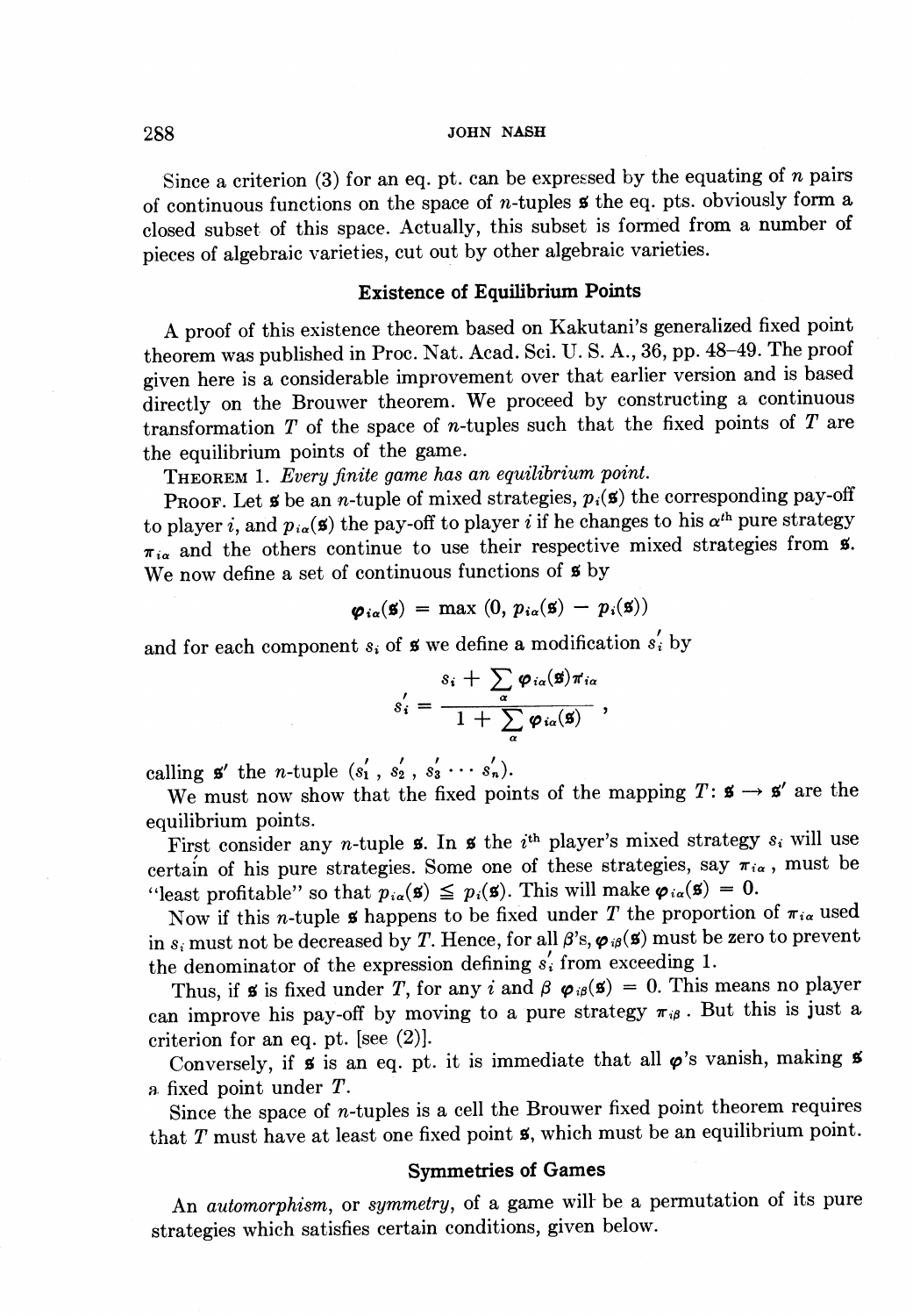If two strategies belong to a single player they must go into two strategies belonging to a single player. Thus if  $\phi$  is the permutation of the pure strategies it induces a permutation  $\psi$  of the players.

Each *n*-tuple of pure strategies is therefore permuted into another *n*-tuple of pure strategies. We may call  $\chi$  the induced permutation of these *n*-tuples. Let  $\xi$  denote an *n*-tuple of pure strategies and  $p_i(\xi)$  the payoff to player i when the *n*-tuple  $\xi$  is employed. We require that if

$$
j = i^{\psi} \qquad \qquad \text{then } p_j(\xi^{\chi}) = p_i(\xi)
$$

which completes the definition of a symmetry.

The permutation  $\phi$  has a unique linear extension to the mixed strategies. If

$$
s_i = \sum_{\alpha} c_{i\alpha} \pi_{i\alpha} \text{ we define } (s_i)^{\phi} = \sum_{\alpha} c_{i\alpha} (\pi_{i\alpha})^{\phi}.
$$

The extension of  $\phi$  to the mixed strategies clearly generates an extension of  $\chi$  to the *n*-tuples of mixed strategies. We shall also denote this by  $\chi$ .

We define a symmetric n-tuple **s** of a game by  $\mathbf{s}^x = \mathbf{s}$  for all  $\chi$ 's

THEOREM 2. Any finite game has a symmetric equilibrium point.

**Proof.** First we note that  $s_{i0} = \sum_{\alpha} \pi_{i\alpha} / \sum_{\alpha} 1$  has the property  $(s_{i0})^{\phi}$  =  $s_{i0}$  where  $i = i^{\psi}$ , so that the *n*-tuple  $\mathbf{g}_0 = (s_{10}, s_{20}, \cdots, s_{n0})$  is fixed under any  $\chi$ ; hence any game has at least one symmetric n-tuple.  $s_{i0} =$ <br>tuple  $\mathbf{s}_0$ <br>e symm<br>=  $(t_1,$ <br> $s_1 + t_1$ 

If  $\mathbf{s} = (s_1, \dots, s_n)$  and  $\mathbf{t} = (t_1, \dots, t_n)$  are symmetric then

$$
\frac{\mathbf{s} + \mathbf{t}}{2} = \left(\frac{s_1 + t_1}{2}, \frac{s_2 + t_2}{2}, \dots, \frac{s_n + t_n}{2}\right)
$$

is also symmetric because  $\mathbf{s}^x = \mathbf{s} \leftrightarrow s_j = (s_i)^{\phi}$ , where  $j = i^{\psi}$ , hence

$$
\frac{s_j + t_j}{2} = \frac{(s_i)^{\phi} + (t_i)^{\phi}}{2} = \left(\frac{s_i + t_i}{2}\right)^{\phi},
$$

hence

$$
\left(\frac{\mathbf{s}+\mathbf{t}}{2}\right)^{\mathbf{x}}=\frac{\mathbf{s}+\mathbf{t}}{2}.
$$

This shows that the set of symmetric  $n$ -tuples is a convex subset of the space of n-tubles since it is obviously closed.

Now observe that the mapping  $T: \mathbf{s} \to \mathbf{s}'$  used in the proof of the existence theorem was intrinsically defined. Therefore, if  $\mathbf{s}_2 = T \mathbf{s}_1$  and  $\chi$  is derived from an automorphism of the game we will have  $\mathbf{s}_2^{\times} = T \mathbf{s}_1^{\times}$ . If  $\mathbf{s}_1$  is symmetric  $\mathbf{s}_1^{\times} =$  $\mathfrak{s}_1$  and therefore  $\mathfrak{s}_2^x = T \mathfrak{s}_1 = \mathfrak{s}_2$ . Consequently this mapping maps the set of symmetric n-tuples into itself.

Since this set is a cell there must be a symmetric fixed point  $\boldsymbol{s}$  which must be a symmetric equilibrium point.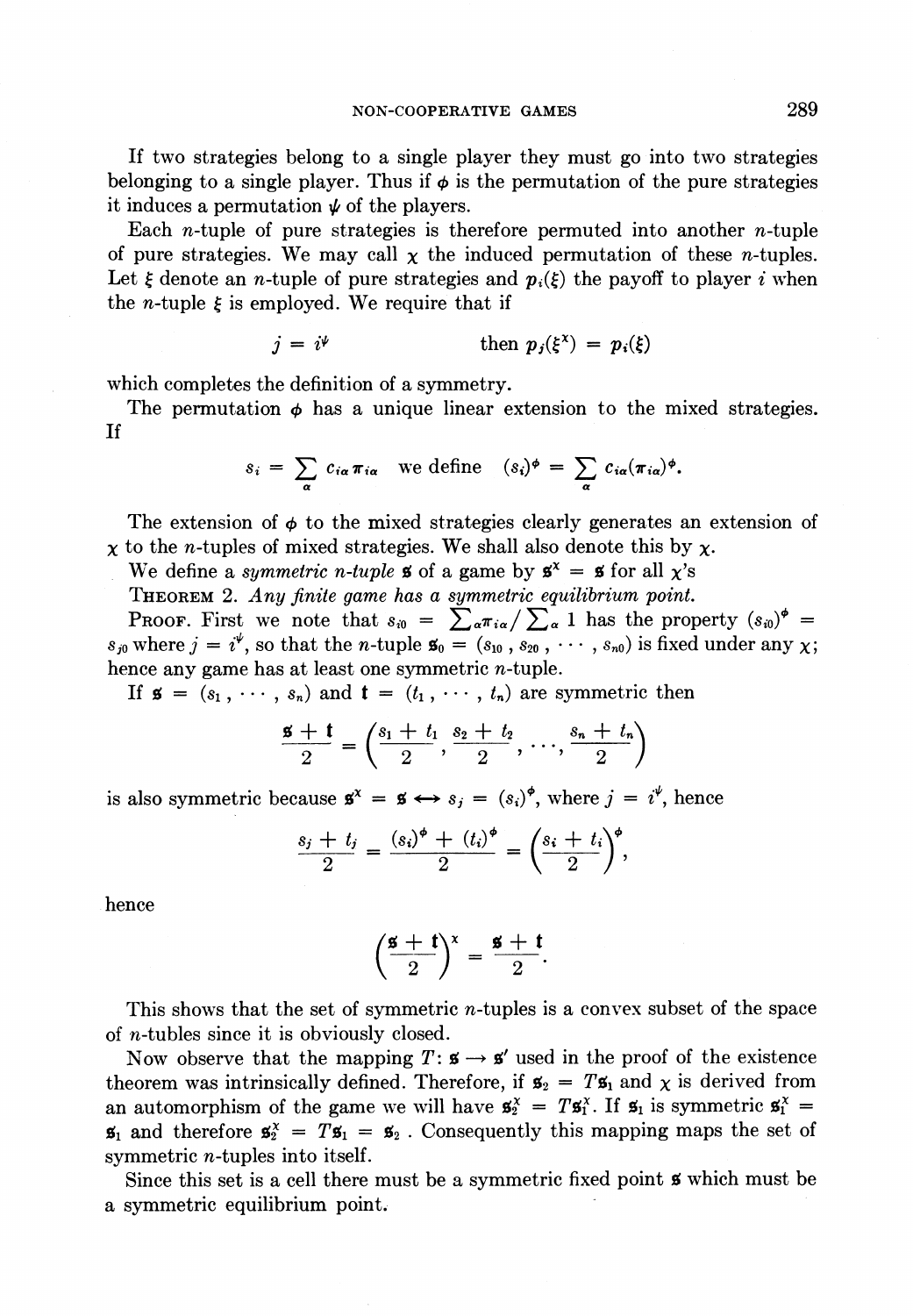## Solutions

We define here solutions, strong solutions, and sub-solutions. A non-cooperative game does not always have a solution, but when it does the solution is unique. Strong solutions are solutions with special properties. Sub-solutions always exist and have many of the properties of solutions, but lack uniqueness:

 $S_1$  will denote a set of mixed strategies of player i and  $\mathcal{L}$  a set of n-tuples of mixed strategies.

Solvability:

A game is *solvable* if its set,  $\clubsuit$ , of equilibrium points satisfies the condition

(5) (t;  $r_i$ )  $\epsilon \gg$  and  $\epsilon \gg \rightarrow (\epsilon; r_i) \epsilon \gg$  for all *i*'s.

This is called the *interchangeability* condition. The *solution* of a solvable game is its set,  $\clubsuit$ , of equilibrium points.

Strong Solvability:

A game is *strongly solvable* if it has a solution,  $\hat{\mathbf{z}}$ , such that for all *i*'s

$$
\mathfrak{s} \in \mathfrak{S}
$$
 and  $p_i(\mathfrak{s}; r_i) = p_i(\mathfrak{s}) \rightarrow (\mathfrak{s}; r_i) \in \mathfrak{S}$ 

and then  $\clubsuit$  is called a *strong solution*.

Equilibrium Strategies:

In a solvable game let  $S_i$  be the set of all mixed strategies  $s_i$  such that for some **t** the n-tuple  $(t; s_i)$  is an equilibrium point. [ $s_i$  is the  $i<sup>th</sup>$  component of some equilibrium point.] We call  $S_i$  the set of *equilibrium strategies* of player *i*.

Sub-solutions:

If  $\clubsuit$  is a subset of the set of equilibrium points of a game and satisfies condition (1); and if  $\hat{\mathcal{F}}$  is maximal relative to this property then we call  $\hat{\mathcal{F}}$  a subsolution.

For any sub-solution  $\clubsuit$  we define the *i*<sup>th</sup> factor set,  $S_i$ , as the set of all s<sub>i</sub>'s such that  $\clubsuit$  contains  $(t; s_i)$  for some **t**.

Note that a sub-solution, when unique, is a solution; and its factor sets are the sets of equilibrium strategies.

**THEOREM 3.** A sub-solution,  $\mathcal{L}$ , is the set of all n-tuples  $(s_1, s_2, \dots, s_n)$  such that each  $s_i \in S_i$  where  $S_i$  is the i<sup>th</sup> factor set of  $\clubsuit$ . Geometrically,  $\clubsuit$  is the product of its factor sets.

Proor. Consider such an *n*-tuple  $(s_1, s_2, \cdots, s_n)$ . By definition  $\exists$  **t**<sub>1</sub>, **t**<sub>2</sub>,  $\cdots$ ,  $t_n$  such that for each i  $(t_i ; s_i)$   $\epsilon \, \clubsuit$ . Using the condition (5)  $n-1$  times we obtain successively  $(t_1; s_1) \in \mathcal{S}_2$ ,  $(t_1; s_1; s_2) \in \mathcal{S}_3$ ,  $\cdots$ ,  $(t_1; s_1; s_2; \cdots; s_n) \in \mathcal{S}_3$ and the last is simply  $(s_1, s_2, \cdots, s_n) \in \mathfrak{S}$ , which we needed to show.

**THEOREM** 4. The factor sets  $S_1$ ,  $S_2$ ,  $\cdots$ ,  $S_n$  of a sub-solution are closed and convex as subsets of the mixed strategy spaces.

Proor. It suffices to show two things:

(a) if  $s_i$  and  $s'_i \in S_i$  then  $s_i^* = (s_i + s'_i)/2 \in S_i$ ; (b) if  $s_i^*$  is a limit point of  $S_i$ then  $s_i^* \in S_i$ .

Let  $\mathbf{t} \in \mathfrak{S}$ . Then we have  $p_j(\mathbf{t}; s_i) \geq p_j(\mathbf{t}; s_i; r_j)$  and  $p_j(\mathbf{t}; s_i') \geq p_j(\mathbf{t}; s_i'; r_j)$ for any  $r_j$ , by using the criterion of (1) for an eq. pt. Adding these inequalities, using the linearity of  $p_i(s_1, \dots, s_n)$  in  $s_i$ , and dividing by 2, we get  $p_i(t; s_i^*) \ge$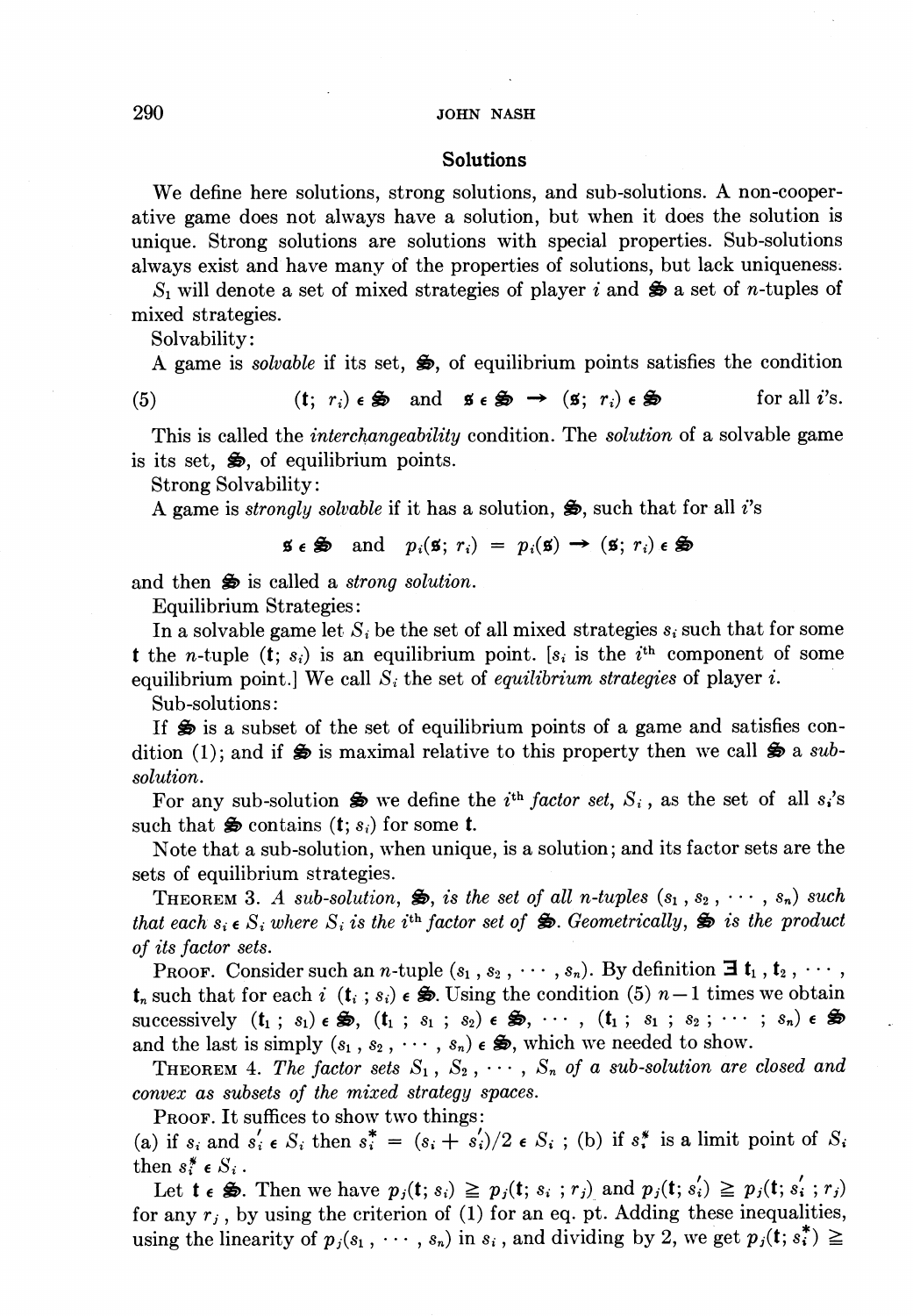$p_j(t; s_i^*; r_j)$  since  $s_i^* = (s_i + s_i')/2$ . From this we know that  $(t; s_i)$  is an eq. pt. for any  $\mathbf{t} \in \mathcal{F}$ . If the set of all such eq. pts.  $(\mathbf{t}; s_i^*)$  is added to  $\mathcal{F}$  the augmented set clearly satisfies condition  $(5)$ , and since  $\clubsuit$  was to be maximal it follows that  $s_i^* \in S_i$ .

To attack (b) note that the *n*-tuple  $(t; s<sub>i</sub><sup>*</sup>)$ , where  $t \in \mathcal{F}$ , will be a limit point of the set of *n*-tuples of the form  $(t; s_i)$  where  $s_i \in S_i$ , since  $s_i^*$  is a limit point of  $S_i$ . But this set is a set of eq. pts. and hence any point in its closure is an eq. pt., since the set of all eq. pts. is closed. Therefore  $(t; s<sub>i</sub><sup>*</sup>)$  is an eq. pt. and hence  $s_i^* \in S_i$  from the same argument as for  $s_i^*$ .

Values:

Let  $\clubsuit$  be the set of equilibrium points of a game. We define

$$
v_i^+ = \max_{\mathbf{s} \in \mathbf{\mathcal{F}}} [p_i(\mathbf{s})], \qquad v_i^- = \min_{\mathbf{s} \in \mathbf{\mathcal{F}}} [p_i(\mathbf{s})].
$$

If  $v_i^+ = v_i^-$  we write  $v_i = v_i^+ = v_i^- \cdot v_i^+$  is the upper value to player i of the game;  $v_i$  the lower value; and  $v_i$ , the value, if it exists.

Values will obviously have to exist if there is but one equilibrium point. One can define associated values for a sub-solution by restricting  $\hat{\mathcal{F}}$  to the eq. pts. in the sub-solution and then using the same defining equations as above.

A two-person zero-sum game is always solvable in the sense defined above. The sets of equilibrium strategies  $S_1$  and  $S_2$  are simply the sets of "good" strategies. Such a game is not generally strongly solvable; strong solutions cxist only when there is a "saddle point" in *pure* strategies.

#### Simple Examples

These are intended to illustrate the concepts defined in the paper and display special phenomena which occur in these games.

The first player has the roman letter strategies and the payoff to the left, etc.

| Ex. 1 | 5                | aα                         | Solution $\left(\frac{9}{16}a + \frac{7}{16}b, \frac{7}{17}a + \frac{10}{17}\beta\right)$                          |
|-------|------------------|----------------------------|--------------------------------------------------------------------------------------------------------------------|
|       | $-4$             | $\overline{4}$<br>$a\beta$ |                                                                                                                    |
|       | $-5$             | $b\alpha$                  | $\frac{5}{-4}$ $v_1 = \frac{-5}{17}, v_2 = +\frac{1}{2}$                                                           |
|       | 3                | $b\beta$                   |                                                                                                                    |
| Ex. 2 | $\blacksquare$   | - 1<br>$a\alpha$           | Strong Solution $(b, \beta)$                                                                                       |
|       | $-10$            | $a\beta$<br>-10            |                                                                                                                    |
|       | 10               |                            | $b\alpha - 10$ $v_1 = v_2 = -1$                                                                                    |
|       | $-1$             | $b\beta$ $-1$              |                                                                                                                    |
| Ex. 3 | $\mathbf{1}$     | $a\alpha$                  | Unsolvable; equilibrium points $(a, \alpha)$ , $(b, \beta)$ ,                                                      |
|       |                  | $-10$ $a\beta$ $-10$       | and $\left(\frac{a}{2} + \frac{b}{2}, \frac{\alpha}{2} + \frac{\beta}{2}\right)$ . The strategies in the last case |
|       |                  | $-10$ $b\alpha$ $-10$      |                                                                                                                    |
|       | 1                | $b\beta$<br>$\mathbf{1}$   | have maxi-min and mini-max properties.                                                                             |
| Ex.4  | -1               | 1<br>$a\alpha$             | Strong Solution: all pairs of mixed strategies.                                                                    |
|       | $\bf{0}$         | $a\beta$                   |                                                                                                                    |
|       |                  | $\bf{0}$<br>$b\alpha$      | $v_1^+ = v_2^+ = 1, v_1^- = v_2^- = 0.$                                                                            |
|       | $\boldsymbol{0}$ | bβ<br>0                    |                                                                                                                    |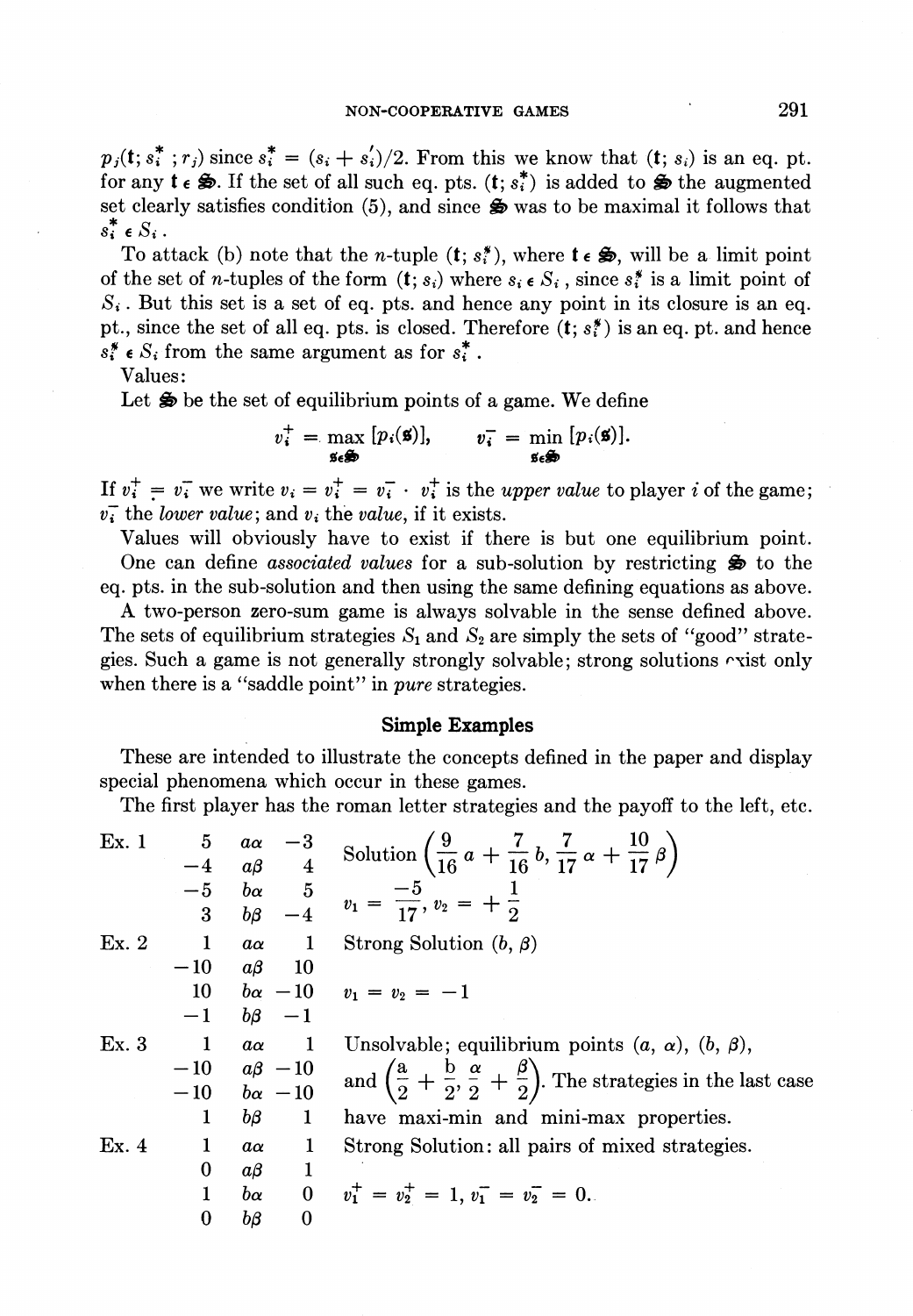| Ex. 5 | $2^{\circ}$ | $a\alpha$<br>bβ | $\mathbf{1}$ | 2 Unsolvable; eq. pts. $(a, \alpha)$ , $(b, \beta)$ and<br>$\begin{array}{ccc} -1 & a\beta & -4 \\ -4 & b\alpha & -1 \end{array}$ $\begin{pmatrix} \frac{1}{4}a + \frac{3}{4}b, \frac{3}{8}\alpha + \frac{5}{8}\beta \end{pmatrix}$ . However, empirical tests<br>show a tendency toward $(a, \alpha)$ . |
|-------|-------------|-----------------|--------------|----------------------------------------------------------------------------------------------------------------------------------------------------------------------------------------------------------------------------------------------------------------------------------------------------------|
| Ex. 6 |             | $a\alpha$       | $\mathbf{1}$ | Eq. pts.: $(a, \alpha)$ and $(b, \beta)$ , with $(b, \beta)$ an example of                                                                                                                                                                                                                               |
|       | 0           | aβ              | $\mathbf{0}$ | instability.                                                                                                                                                                                                                                                                                             |
|       | 0           | $b\alpha$       | 0            |                                                                                                                                                                                                                                                                                                          |
|       |             | bβ              | 0            |                                                                                                                                                                                                                                                                                                          |

### Geometrical Form of Solutions

In the two-person zero-sum case it has been shown that the set of ''good'' strategies of a player is a convex polyhedral subset of his strategy space. We shall obtain the same result for a player's set of equilibrium strategies in any solvable game.

**THEOREM** 5. The sets  $S_1, S_2, \cdots, S_n$  of equilibrium strategies in a solvable game are polyhedral convex subsets of the respective mixed strategy spaces.

**Proof.** An *n*-tuple **6** will be an equilibrium point if and only if for every i

(6) 
$$
p_i(\mathbf{s}) = \max_{\mathbf{a}} p_{i\mathbf{a}}(\mathbf{s})
$$

which is condition (3). An equivalent condition is for every i and  $\alpha$ 

(7) 
$$
p_i(\mathbf{s}) - p_{i\alpha}(\mathbf{s}) \geq 0.
$$

Let us now consider the form of the set  $S_j$  of equilibrium strategies,  $s_j$ , of player j. Let **t** be any equilibrium point, then  $(t; s_j)$  will be an equilibrium point if and only if  $s_j \in S_j$ , from Theorem 2. We now apply conditions (2) to (t;  $s_j$ ), obtaining

(8) 
$$
s_j \in S_j \iff \text{for all } i, \alpha \qquad p_i(t; s_j) - p_i \alpha(t; s_j) \geq 0.
$$

Since  $p_i$  is *n*-linear and **t** is constant these are a set of linear inequalities of the form  $F_{i\alpha}(s_i) \geq 0$ . Each such inequality is either satisfied for all  $s_i$  or for those lying on and to one side of some hyperplane passing through the strategy simplex. Therefore, the complete set [which is finite] of conditions will all be satisfied simultaneously on some convex polyhedral subset of player 7's strategy simplex. [Intersection of half-spaces.]|

As a corollary we may conclude that  $S_i$  is the convex closure of a finite set of mixed strategies [vertices].

## Dominance and Contradiction Methods

We say that  $s'_i$  dominates  $s_i$  if  $p_i(t; s'_i) > p_i(t; s_i)$  for every t.

This amounts to saying that  $s_i$  gives player i a higher payoff than  $s_i$  no matter what the strategies of the other players are. To see whether a strategy  $s_i$ <sup>'</sup> dominates  $s_i$  it suffices to consider only pure strategies for the other players because of the *n*-linearity of  $p_i$ .

It is obvious from the definitions that no equilibrium point can involve a dominated strategy  $s_i$ .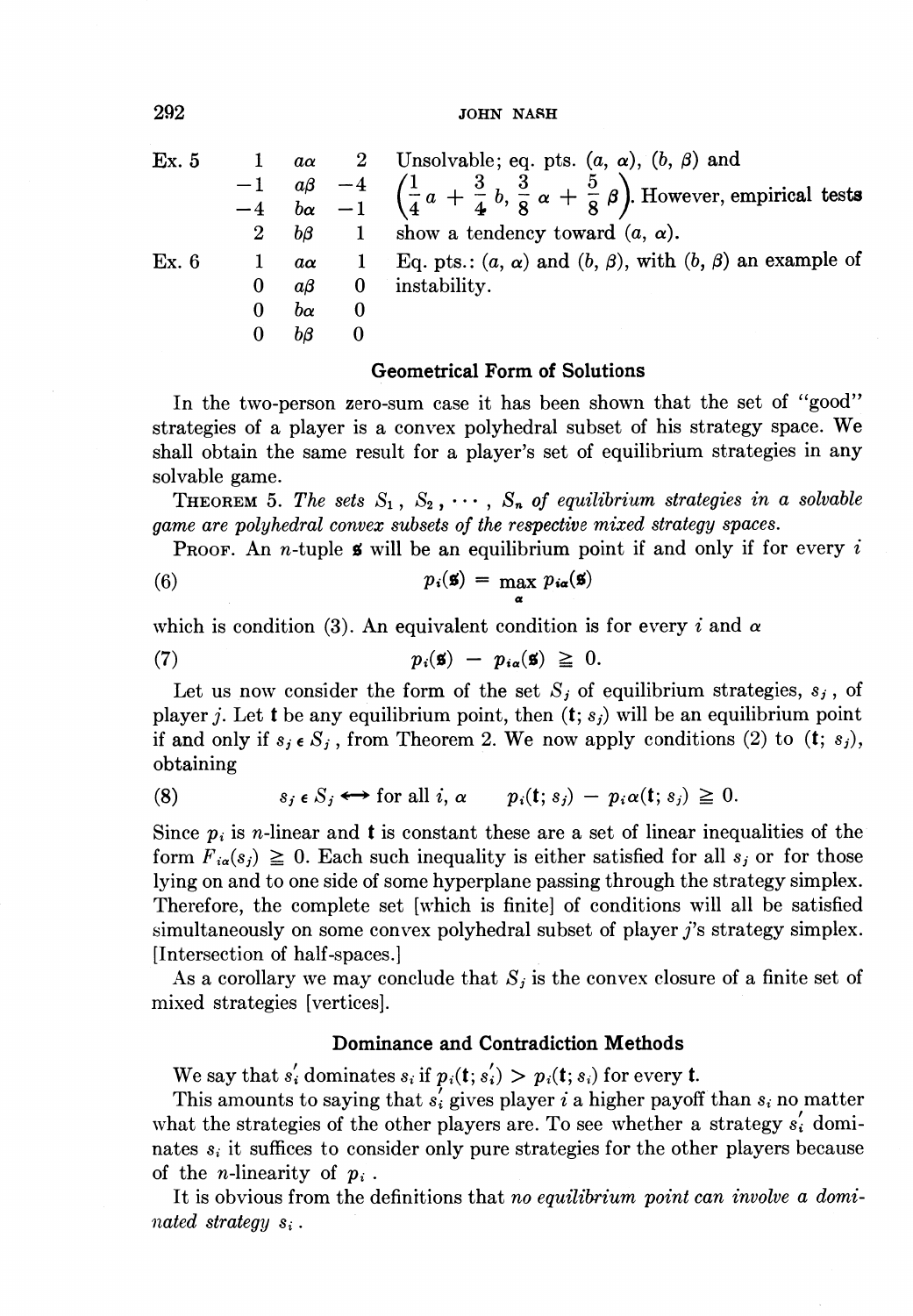The domination of one mixed strategy by another will always entail other dominations. For suppose  $s_i$  dominates  $s_i$  and  $t_i$  uses all of the pure strategies which have a higher coefficient in  $s_i$  than in  $s'_i$ . Then for a small enough  $\rho$ 

$$
t'_{i} = t_{i} + \rho(s'_{i} - s_{i})
$$

is a mixed strategy; and  $t_i$  dominates  $t'_i$  by linearity.

One can prove a few properties of the set of undominated strategies. It is simply connected and is formed by the union of some collection of faces of the strategy simplex.

The information obtained by discovering dominances for one player may be of relevance to the others, insofar as the elimination of classes of mixed strategies as possible components of an equilibrium point is concerned. For the ¢'s whose components are all undominated are all that need be considered and thus eliminating some of the strategies of one player may make possible the elimination of a new Class of strategies for another player.

Another procedure which may be used in locating equilibrium points is the contradiction-type analysis. Here one assumes that an equilibrium point exists having component strategies lying within certain regions of the strategy spaces and proceeds to deduce further conditions which must be satisfied if the hypothesis is true. This sort of reasoning may be carried through several stages to eventually obtain a contradiction indicating that there is no equilibrium point satisfying the initial hypothesis.

## A Three-Man Poker Game

As an example of the application of our theory to a more or less realistic case we include the simplified poker game given below. The rules are as follows:

(a) The deck is large, with equally many high and low cards, and a hand consists of one card.

(b) Two chips are used to ante, open, or call.

(c) The players play in rotation and the game ends after all have passed or after one player has opened and the others have had a chance to call.

(d) If no one bets the antes are retrieved.

(e) Otherwise the pot is divided equally among the highest hands which have bet.

We find it more satisfactory to treat the game in terms of quantities we call "behavior parameters" than in the normal form of Theory of Games and Economic Behavior. In the normal form representation two mixed strategies of a player may be equivalent in the sense that each makes the individual choose each available course of action in each particular situation requiring action on his part with the same frequency. That is, they represent the same behavior pattern on the part of the individual.

Behavior parameters give the probabilities of taking each of the various possible actions in each of the various possible situations which may arise. Thus they describe behavior patterns.

In terms of behavior parameters the strategies of the players may be repre-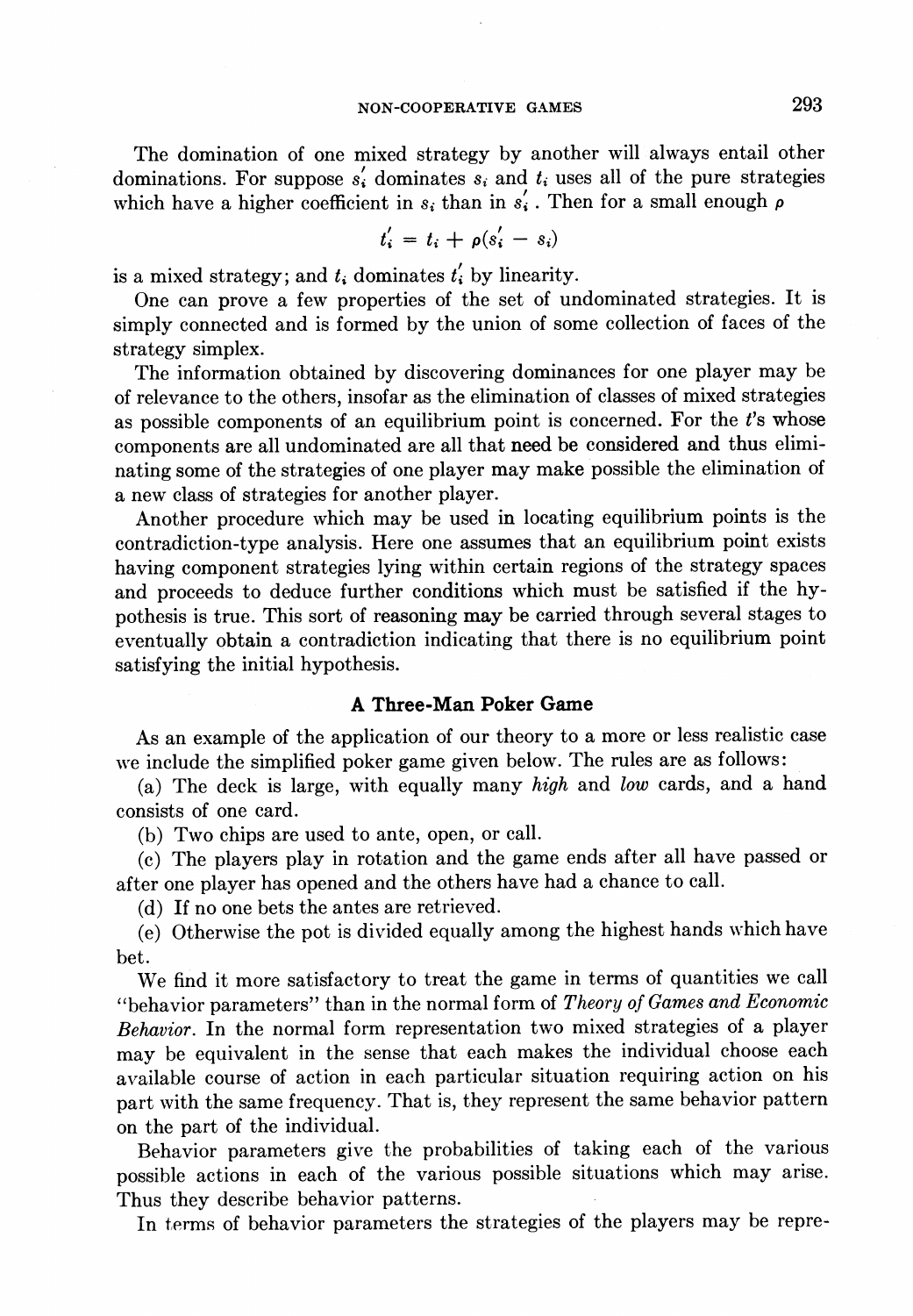sented as follows, assuming that since there is no point in passing with a *high* card at one's last opportunity to bet that this will not be done. The greek letters are the probabilities of the various acts. JOHN NA<br>
l as follows, assuming that since the<br>
t one's last opportunity to bet that t<br>
e probabilities of the various acts.<br>
First Moves

| 94           |                                                                              | JOHN NASH                                                                                                                                                           |
|--------------|------------------------------------------------------------------------------|---------------------------------------------------------------------------------------------------------------------------------------------------------------------|
|              | re the probabilities of the various acts.                                    | ented as follows, assuming that since there is no point in passing with a high<br>ard at one's last opportunity to bet that this will not be done. The greek letter |
|              | <b>First Moves</b>                                                           | <b>Second Moves</b>                                                                                                                                                 |
|              |                                                                              |                                                                                                                                                                     |
| I            | $\alpha$ Open on high<br>$\beta$ Open on low                                 | K Call III on low<br>$\lambda$ Call II on low<br>$\mu$ Call II and III on $low$                                                                                     |
| $\mathbf{H}$ | $\gamma$ Call I on low<br>$\delta$ Open on high<br>$\varepsilon$ Open on low | $\nu$ Call III on low<br>$\xi$ Call III and I on low                                                                                                                |

We locate all possible equilibrium points by first showing that most of the greek parameters must vanish. By dominance mainly with a little contradictiontype analysis  $\beta$  is eliminated and with it go  $\gamma$ ,  $\zeta$ , and  $\theta$  by dominance. Then contradictions eliminate  $\mu$ ,  $\xi$ ,  $\iota$ ,  $\lambda$ ,  $\kappa$ , and  $\nu$  in that order. This leaves us with  $\alpha$ ,  $\delta$ ,  $\varepsilon$ , and  $\eta$ . Contradiction analysis shows that none of these can be zero or one and thus we obtain a system of simultaneous algebraic equations. The equations

happen to have but one solution with the variables in the range (0, 1). We get\n
$$
\alpha = \frac{21 - \sqrt{321}}{10}, \quad \eta = \frac{5\alpha + 1}{4}, \quad \delta = \frac{5 - 2\alpha}{5 + \alpha}, \quad \varepsilon = \frac{4\alpha - 1}{\alpha + 5}.
$$

These yield  $\alpha = .308$ ,  $\eta = .635$ ,  $\delta = .826$ , and  $\varepsilon = .044$ . Since there is only one equilibrium point the game has values; these are

$$
v_1 = -.147 = -\frac{(1+17\alpha)}{8(5+\alpha)}, \quad v_2 = -.096 = -\frac{1-2\alpha}{4},
$$

and

$$
v_3 = .243 = \frac{79}{40} \left( \frac{1 - \alpha}{5 + \alpha} \right).
$$

A more complete investigation of this poker game is published in Annals of Mathematics Study No. 24, Contributions to the Theory of Games. There the solution is studied as the ratio of ante to bet varies, and the potentialities of coalitions are investigated.

### Applications

The study of n-person games for which the accepted ethics of fair play imply non-cooperative playing is, of course, an obvious direction in which to apply this